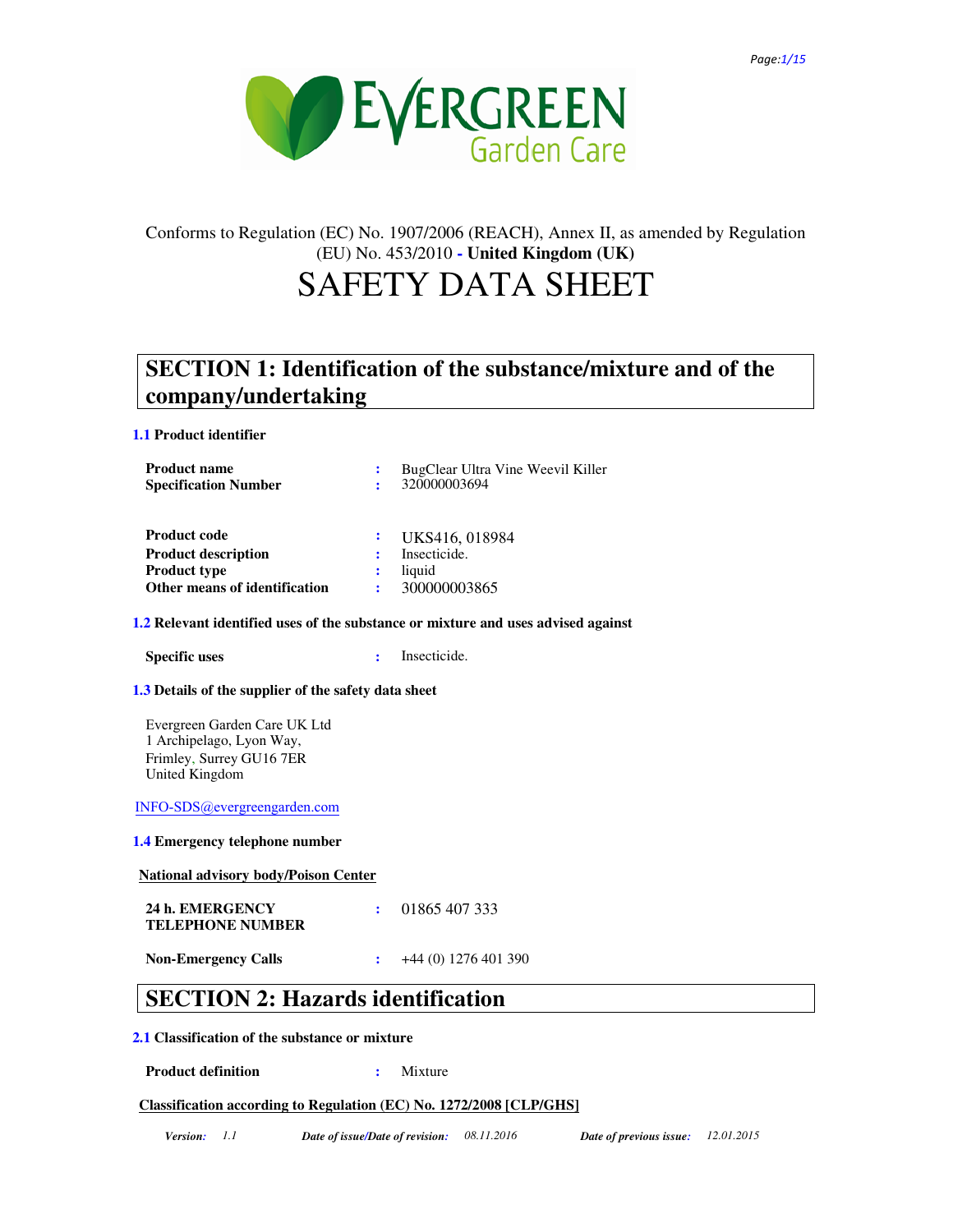*BugClear Ultra Vine Weevil Killer Page:2/15* 

AquaticAcute 3, H411

The product is classified as hazardous according to Regulation (EC) 1272/2008 as amended.

See Section 16 for the full text of the H statements declared above. See Section 11 for more detailed information on health effects and symptoms.

#### **2.2 Label elements**

| <b>Hazard</b> pictograms                                                                                                                              | ፡              |                                                                                                                                                                        |
|-------------------------------------------------------------------------------------------------------------------------------------------------------|----------------|------------------------------------------------------------------------------------------------------------------------------------------------------------------------|
| Signal word<br><b>Hazard statements</b>                                                                                                               | $\ddot{\cdot}$ | No signal word.<br>Toxic to aquatic life with long lasting effects.                                                                                                    |
| <b>Precautionary statements</b>                                                                                                                       |                |                                                                                                                                                                        |
| <b>General</b>                                                                                                                                        | ÷              | P103 Read label before use.<br>P101 If medical advice is needed, have product container or label at<br>hand.                                                           |
| <b>Prevention</b>                                                                                                                                     | ÷              | P102 Keep out of reach of children.<br>P270 Do not eat, drink or smoke when using this product.                                                                        |
| <b>Response</b>                                                                                                                                       | ÷              | P391 Collect spillage.                                                                                                                                                 |
| <b>Storage</b>                                                                                                                                        | ÷              | P234 Keep only in original container.                                                                                                                                  |
| <b>Disposal</b>                                                                                                                                       | ÷              | P501 Dispose of contents and container in accordance with all local,<br>regional, national and international regulations.                                              |
| <b>Supplemental label elements</b>                                                                                                                    | ÷              | EUH401 To avoid risks to human health and the environment,<br>comply with the instructions for use.<br>SP1 Do not contaminate water with the product or its container. |
| <b>Annex XVII - Restrictions on the</b><br>manufacture, placing on the<br>market and use of certain<br>dangerous substances, mixtures<br>and articles | ÷              | Not applicable.                                                                                                                                                        |
| <b>Special packaging requirements</b>                                                                                                                 |                |                                                                                                                                                                        |
| <b>Containers to be fitted with</b><br>child-resistant fastenings                                                                                     | ÷              | Not applicable.                                                                                                                                                        |
| <b>Tactile warning of danger</b>                                                                                                                      | ÷              | Not applicable.                                                                                                                                                        |
| 2.3 Other hazards                                                                                                                                     |                |                                                                                                                                                                        |
| Substance meets the criteria for<br><b>PBT</b> according to Regulation<br>(EC) No. 1907/2006, Annex XIII                                              | ÷              | Not applicable.                                                                                                                                                        |
| Substance meets the criteria for<br>vPvB according to Regulation                                                                                      | ÷              | Not applicable.                                                                                                                                                        |
| Version:<br>1.1                                                                                                                                       |                | Date of issue/Date of revision:<br>08.11.2016<br>Date of previous issue:<br>12.01.2015                                                                                 |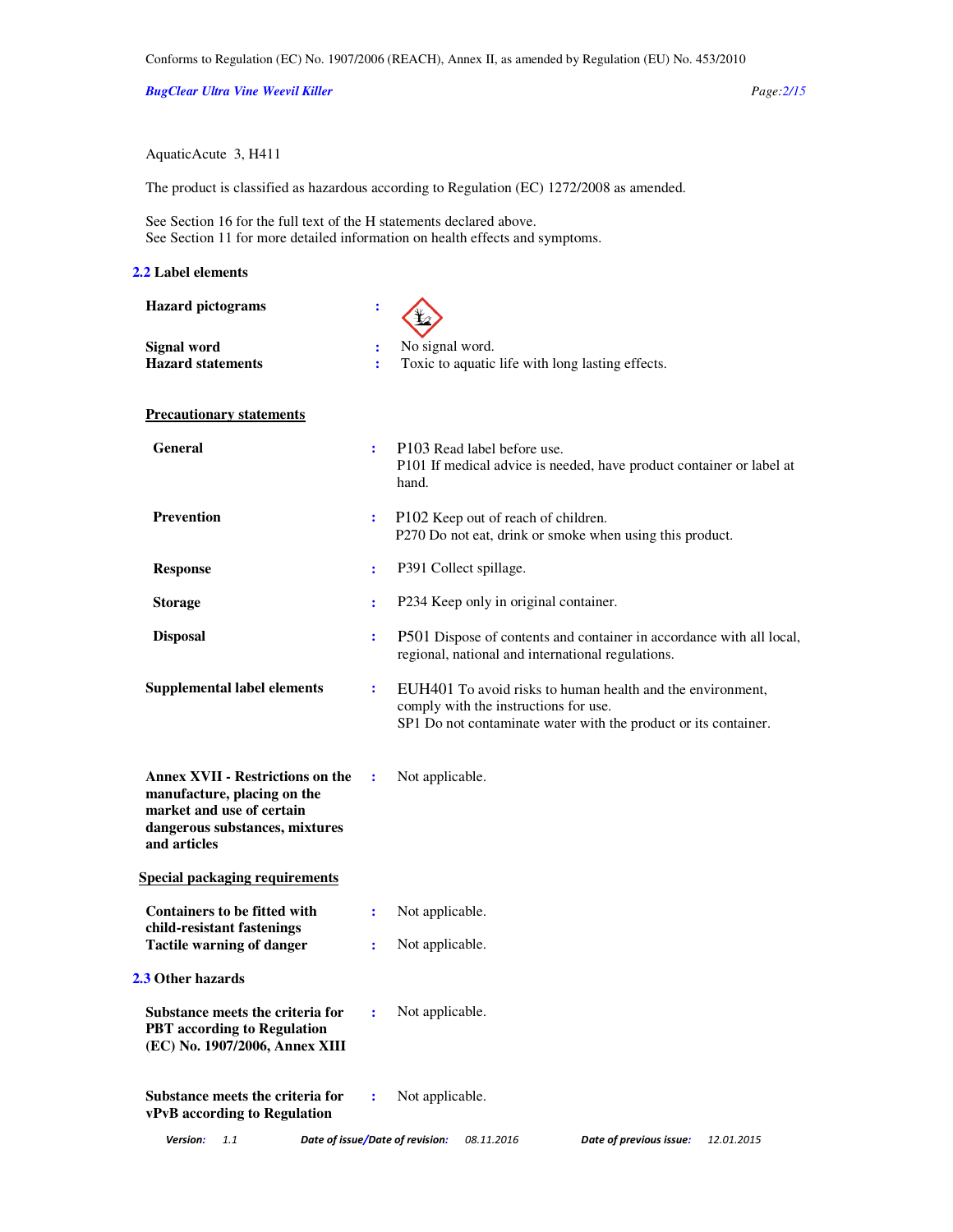#### *BugClear Ultra Vine Weevil Killer Page:3/15*

### **(EC) No. 1907/2006, Annex XIII**

# **SECTION 3: Composition/information on ingredients**

**3.2 Mixtures :** Mixture

| <b>Product/ingredient name</b> | <b>Identifiers</b>                              | $\%$     | <b>Classification</b><br><b>Regulation (EC) No. 1272/2008</b><br>[CLP] | <b>Type</b> |
|--------------------------------|-------------------------------------------------|----------|------------------------------------------------------------------------|-------------|
| Acetamiprid (ISO)              | EC:<br>$CAS: 135410-20-7$<br>Index:608-032-00-2 | $\leq$ 1 | Acute Tox. 4, H302 (oral)<br>Aquatic Chronic 3, H412                   | $[1]$       |
| glycerol                       | EC:200-289-5<br>$CAS: 56-81-5$<br>Index:        | $<$ 8    | Not classified.                                                        | $[2]$       |

#### **Type**

[1] Substance classified with a health or environmental hazard

[2] Substance with a workplace exposure limit

[3] Substance meets the criteria for PBT according to Regulation (EC) No. 1907/2006, Annex XIII

[4] Substance meets the criteria for vPvB according to Regulation (EC) No. 1907/2006, Annex XIII

[5] Substance of equivalent concern

See Section 16 for the full text of the H statements declared above.

There are no additional ingredients present which, within the current knowledge of the supplier and in the concentrations applicable, are classified as hazardous to health or the environment, are PBTs, vPvBs or Substances of equivalent concern, or have been assigned a workplace exposure limit and hence require reporting in this section.

### **Occupational exposure limits, if available, are listed in Section 8.**

# **SECTION 4: First aid measures**

### **4.1 Description of first aid measures**

| Eve contact         | Immediately flush eyes with plenty of water, occasionally lifting the<br>÷<br>upper and lower eyelids. Check for and remove any contact lenses.<br>Continue to rinse for at least 10 minutes. Get medical attention if<br>irritation occurs.                                                                                                                                                                                             |
|---------------------|------------------------------------------------------------------------------------------------------------------------------------------------------------------------------------------------------------------------------------------------------------------------------------------------------------------------------------------------------------------------------------------------------------------------------------------|
| <b>Inhalation</b>   | Remove victim to fresh air and keep at rest in a position comfortable<br>٠.<br>for breathing. If not breathing, if breathing is irregular or if<br>respiratory arrest occurs, provide artificial respiration or oxygen by<br>trained personnel. Get medical attention. If necessary, call a poison<br>center or physician. If unconscious, place in recovery position and<br>get medical attention immediately. Maintain an open airway. |
| <b>Skin contact</b> | Flush contaminated skin with plenty of water. Remove contaminated<br>٠.<br>clothing and shoes. Get medical attention if symptoms occur. Wash<br>clothing before reuse. Clean shoes thoroughly before reuse.<br>Wash out mouth with water. If material has been swallowed and the                                                                                                                                                         |
| Ingestion           | ÷                                                                                                                                                                                                                                                                                                                                                                                                                                        |
| Version:<br>1.1     | Date of issue/Date of revision:<br>Date of previous issue:<br>08.11.2016<br>12.01.2015                                                                                                                                                                                                                                                                                                                                                   |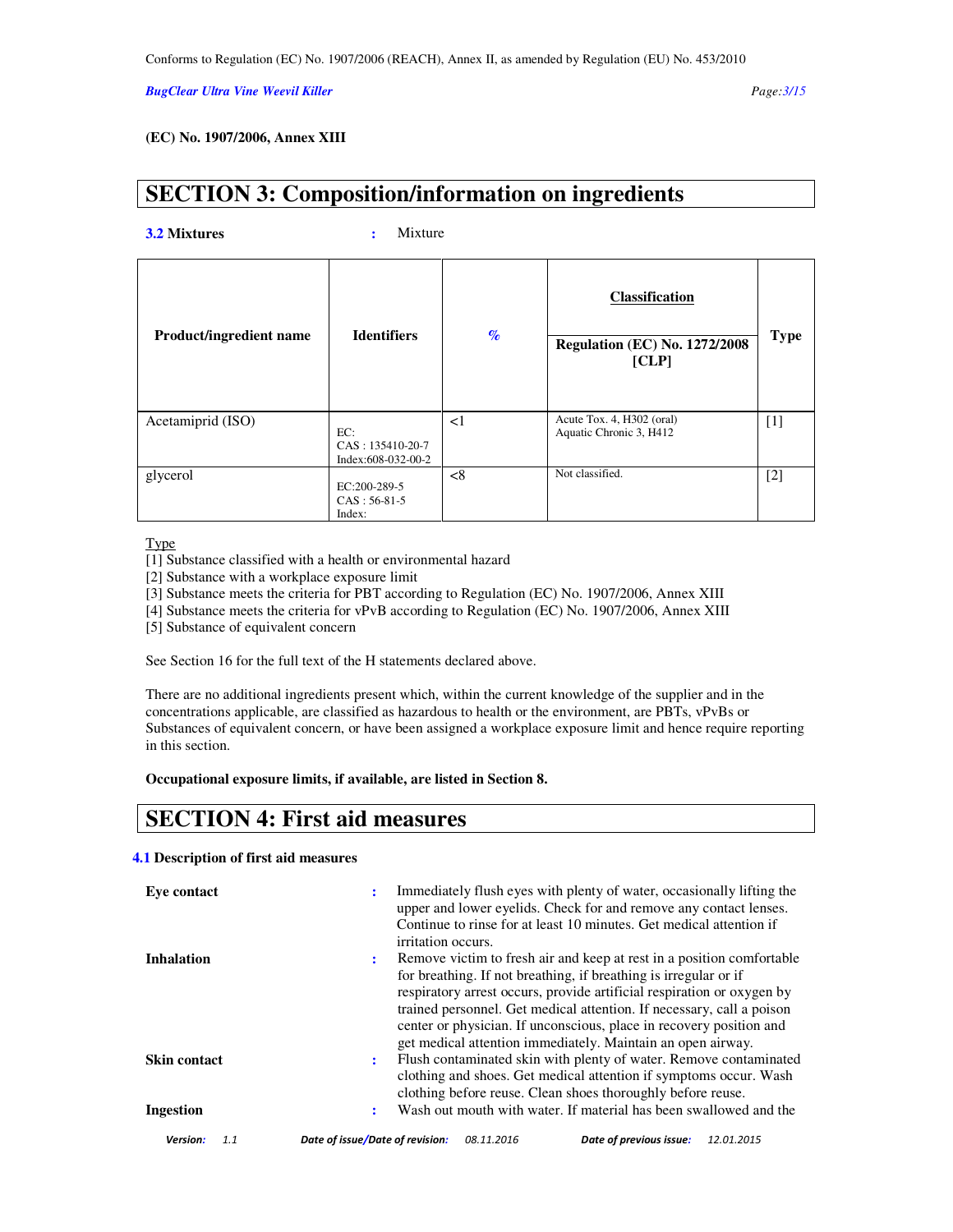### *BugClear Ultra Vine Weevil Killer Page:4/15*

|                                   | exposed person is conscious, give small quantities of water to drink. |
|-----------------------------------|-----------------------------------------------------------------------|
|                                   | Get medical attention. Never give anything by mouth to an             |
|                                   | unconscious person.                                                   |
| <b>Protection of first-aiders</b> | No action shall be taken involving any personal risk or without       |
|                                   | suitable training.                                                    |

## **4.2 Most important symptoms and effects, both acute and delayed**

| <b>Potential acute health effects</b>                         |             |                                                                                                                                                                                                                  |
|---------------------------------------------------------------|-------------|------------------------------------------------------------------------------------------------------------------------------------------------------------------------------------------------------------------|
| Eve contact<br><b>Inhalation</b><br>Skin contact<br>Ingestion | ÷<br>÷<br>÷ | No known significant effects or critical hazards.<br>No known significant effects or critical hazards.<br>No known significant effects or critical hazards.<br>No known significant effects or critical hazards. |
| Over-exposure signs/symptoms                                  |             |                                                                                                                                                                                                                  |
| Eve contact                                                   | ÷           | No specific data.                                                                                                                                                                                                |
| <b>Inhalation</b>                                             | ÷           | No specific data.                                                                                                                                                                                                |
| <b>Skin contact</b>                                           | ÷           | No specific data.                                                                                                                                                                                                |
| Ingestion                                                     | ÷           | No specific data.                                                                                                                                                                                                |
|                                                               |             |                                                                                                                                                                                                                  |

## **4.3 Indication of any immediate medical attention and special treatment needed**

| Notes to physician         | Treat symptomatically. Contact poison treatment specialist     |
|----------------------------|----------------------------------------------------------------|
|                            | immediately if large quantities have been ingested or inhaled. |
| <b>Specific treatments</b> | No specific treatment.                                         |

# **SECTION 5: Firefighting measures**

## **5.1 Extinguishing media**

| Suitable extinguishing media<br>Unsuitable extinguishing media                                 | ÷<br>$\ddot{\phantom{a}}$ | Use an extinguishing agent suitable for the surrounding fire.<br>None known.                                                                                                                                                                                              |
|------------------------------------------------------------------------------------------------|---------------------------|---------------------------------------------------------------------------------------------------------------------------------------------------------------------------------------------------------------------------------------------------------------------------|
| 5.2 Special hazards arising from the substance or mixture                                      |                           |                                                                                                                                                                                                                                                                           |
| Hazards from the substance or<br>mixture<br><b>Hazardous</b> thermal<br>decomposition products | ÷                         | In a fire or if heated, a pressure increase will occur and the container<br>may burst.<br>Decomposition products may include the following materials:<br>carbon dioxide<br>carbon monoxide                                                                                |
| <b>5.3</b> Advice for firefighters                                                             |                           |                                                                                                                                                                                                                                                                           |
| Special protective actions for<br>fire-fighters<br>Special protective equipment for            | ÷<br>÷                    | Promptly isolate the scene by removing all persons from the vicinity<br>of the incident if there is a fire. No action shall be taken involving<br>any personal risk or without suitable training.<br>Fire-fighters should wear appropriate protective equipment and self- |
| fire-fighters                                                                                  |                           | contained breathing apparatus (SCBA) with a full face-piece<br>operated in positive pressure mode. Clothing for fire-fighters<br>(including helmets, protective boots and gloves) conforming to<br>European standard EN 469 will provide a basic level of protection for  |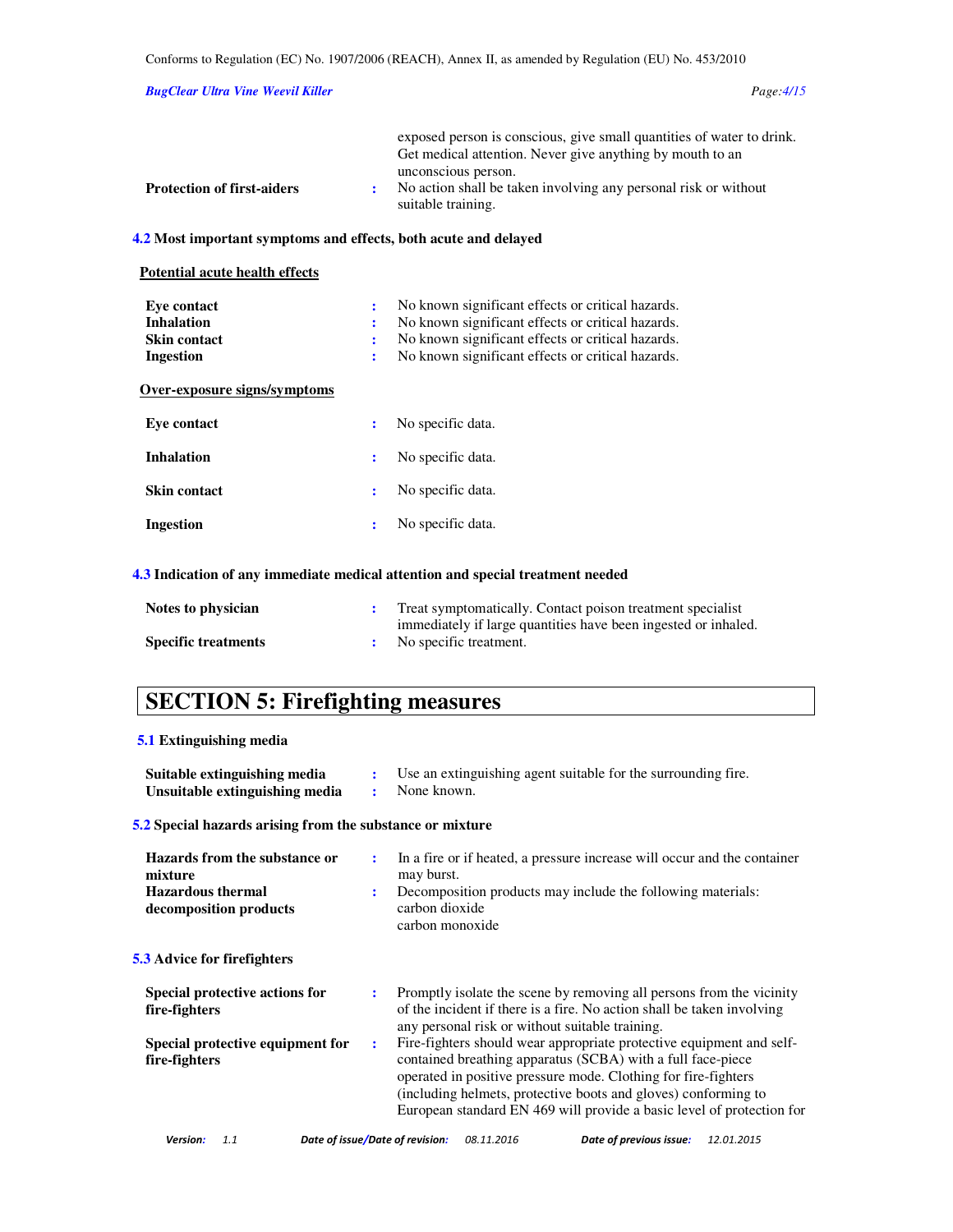*BugClear Ultra Vine Weevil Killer Page:5/15* 

|                        | chemical incidents. |
|------------------------|---------------------|
| Additional information | Not available.      |

# **SECTION 6: Accidental release measures**

#### **6.1 Personal precautions, protective equipment and emergency procedures**

| For non-emergency personnel                               | ÷              | No action shall be taken involving any personal risk or without<br>suitable training. Evacuate surrounding areas. Keep unnecessary and<br>unprotected personnel from entering. Do not touch or walk through<br>spilled material. Do not breathe vapor or mist. Provide adequate<br>ventilation. Wear appropriate respirator when ventilation is<br>inadequate. Put on appropriate personal protective equipment.                                                                                                                                                                                    |
|-----------------------------------------------------------|----------------|-----------------------------------------------------------------------------------------------------------------------------------------------------------------------------------------------------------------------------------------------------------------------------------------------------------------------------------------------------------------------------------------------------------------------------------------------------------------------------------------------------------------------------------------------------------------------------------------------------|
| For emergency responders                                  | ÷              | If specialised clothing is required to deal with the spillage, take note<br>of any information in Section 8 on suitable and unsuitable materials.<br>See also the information in "For non-emergency personnel".                                                                                                                                                                                                                                                                                                                                                                                     |
| <b>6.2 Environmental precautions</b>                      | ÷              | Avoid dispersal of spilled material and runoff and contact with soil,<br>waterways, drains and sewers. Inform the relevant authorities if the<br>product has caused environmental pollution (sewers, waterways, soil<br>or air).                                                                                                                                                                                                                                                                                                                                                                    |
| 6.3 Methods and materials for containment and cleaning up |                |                                                                                                                                                                                                                                                                                                                                                                                                                                                                                                                                                                                                     |
| <b>Spill</b>                                              | $\ddot{\cdot}$ | Stop leak if without risk. Move containers from spill area. Approach<br>release from upwind. Prevent entry into sewers, water courses,<br>basements or confined areas. Wash spillages into an effluent<br>treatment plant or proceed as follows. Contain and collect spillage<br>with non-combustible, absorbent material e.g. sand, earth,<br>vermiculite or diatomaceous earth and place in container for disposal<br>according to local regulations. Dispose of via a licensed waste<br>disposal contractor. Contaminated absorbent material may pose the<br>same hazard as the spilled product. |
| <b>6.4 Reference to other sections</b>                    | $\ddot{\cdot}$ | See Section 1 for emergency contact information.<br>See Section 8 for information on appropriate personal protective<br>equipment.<br>See Section 13 for additional waste treatment information.                                                                                                                                                                                                                                                                                                                                                                                                    |

# **SECTION 7: Handling and storage**

The information in this section contains generic advice and guidance. The list of Identified Uses in Section 1 should be consulted for any available use-specific information provided in the Exposure Scenario(s).

#### **7.1 Precautions for safe handling**

| <b>Protective measures</b>                |   | Put on appropriate personal protective equipment (see Section 8). Do<br>not get in eyes or on skin or clothing. Do not breathe vapor or mist.<br>Do not ingest. Use only with adequate ventilation. Wear appropriate<br>respirator when ventilation is inadequate. Keep in the original<br>container or an approved alternative made from a compatible<br>material, kept tightly closed when not in use. Empty containers retain<br>product residue and can be hazardous. Do not reuse container. |
|-------------------------------------------|---|---------------------------------------------------------------------------------------------------------------------------------------------------------------------------------------------------------------------------------------------------------------------------------------------------------------------------------------------------------------------------------------------------------------------------------------------------------------------------------------------------|
| Advice on general occupational<br>hygiene | ÷ | Eating, drinking and smoking should be prohibited in areas where<br>this material is handled, stored and processed. Workers should wash<br>hands and face before eating, drinking and smoking. Remove<br>contaminated clothing and protective equipment before entering                                                                                                                                                                                                                           |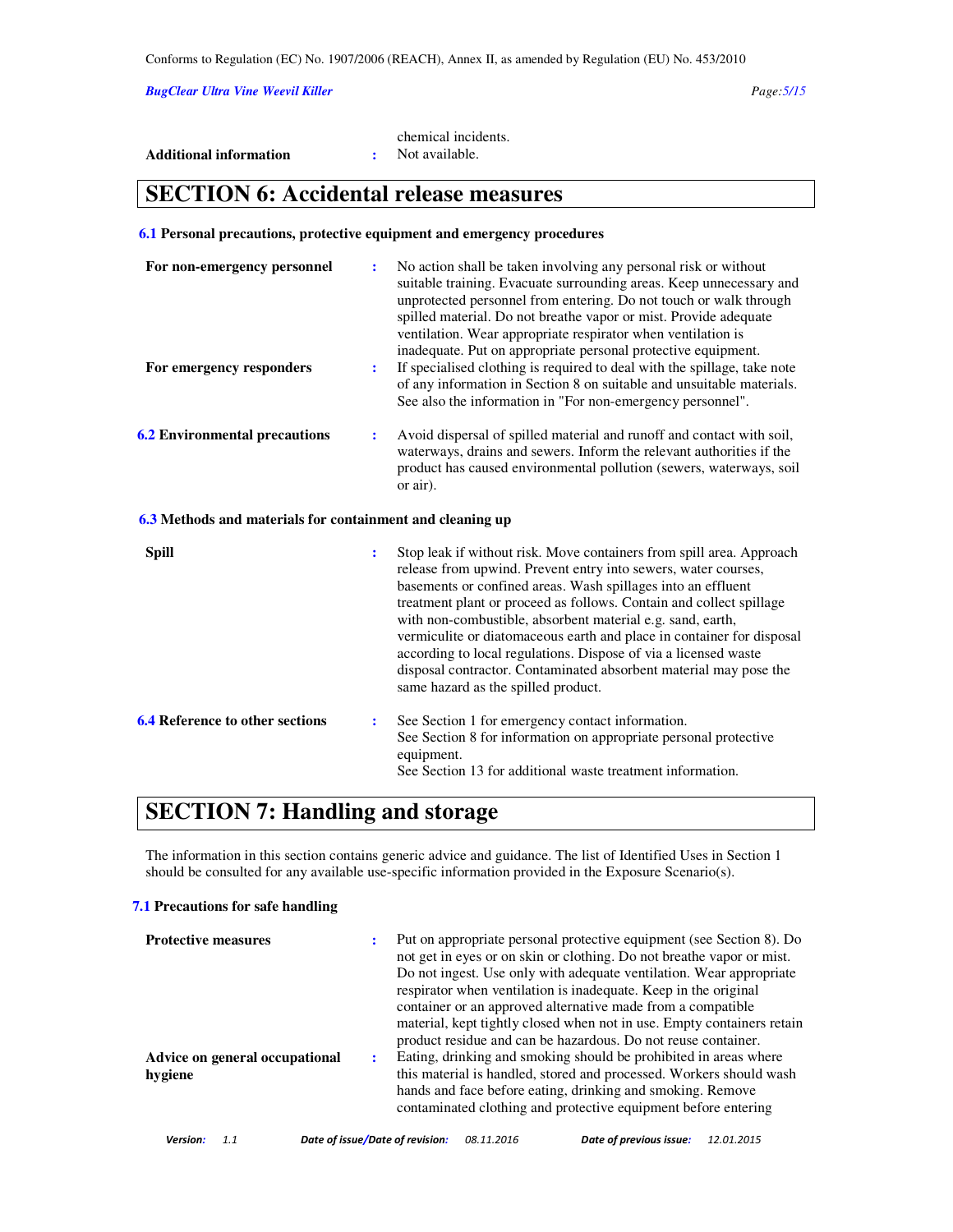#### *BugClear Ultra Vine Weevil Killer Page:6/15*

eating areas. See also Section 8 for additional information on hygiene measures.

**7.2 Conditions for safe storage, including any incompatibilities :** Store in accordance with local regulations. Store in original container protected from direct sunlight in a dry, cool and wellventilated area, away from incompatible materials (see Section 10) and food and drink. Store locked up. Keep container tightly closed and sealed until ready for use. Containers that have been opened must be carefully resealed and kept upright to prevent leakage. Do not store in unlabeled containers. Use appropriate containment to avoid environmental contamination.

#### **Seveso Directive - Reporting thresholds**

| Danger criteria                                                                          |                                                  |                                   |
|------------------------------------------------------------------------------------------|--------------------------------------------------|-----------------------------------|
| Category                                                                                 | <b>Notification and</b><br><b>MAPP</b> threshold | <b>Safety report</b><br>threshold |
| H2: Acute toxicity 2 any route of entry or Acute toxicity 3<br>Inhalation route of entry | $50 \text{ kg}$                                  | $200 \text{ kg}$                  |

#### **7.3 Specific end use(s)**

| <b>Recommendations</b>     | Not available. |
|----------------------------|----------------|
| Industrial sector specific | Not available. |
| solutions                  |                |

# **SECTION 8: Exposure controls/personal protection**

The information in this section contains generic advice and guidance. Information is provided based on typical anticipated uses of the product. Additional measures might be required for bulk handling or other uses that could significantly increase worker exposure or environmental releases.

### **8.1 Control parameters**

#### **Occupational exposure limits**

| <b>Product/ingredient name</b> | <b>Exposure limit values</b>                                            |
|--------------------------------|-------------------------------------------------------------------------|
| glycerol                       | <b>EH40-WEL (1997-01-01)</b> Notes: Where no specific short-term        |
|                                | exposure limit is listed, a figure three times the long-term exposure   |
|                                | should be used. For this substance the classification and labeling was  |
|                                | introduced in the 29th Adaptation to Technical Progress of the European |
|                                | Community's Dangerous Substances Directive                              |
|                                | Time Weighted Average (TWA) 10 mg/m3 Form: Mist                         |
|                                |                                                                         |

**Recommended monitoring procedures :** If this product contains ingredients with exposure limits, personal, workplace atmosphere or biological monitoring may be required to determine the effectiveness of the ventilation or other control measures and/or the necessity to use respiratory protective equipment. Reference should be made to monitoring standards, such as the following: European Standard EN 689 (Workplace atmospheres - Guidance for the assessment of exposure by inhalation to chemical agents for comparison with limit values and measurement strategy) European Standard EN 14042 (Workplace atmospheres - Guide for the application and use of procedures for the assessment of exposure to chemical and biological agents) European Standard EN 482 (Workplace atmospheres - General requirements for the performance of procedures for the measurement of chemical agents) Reference to national guidance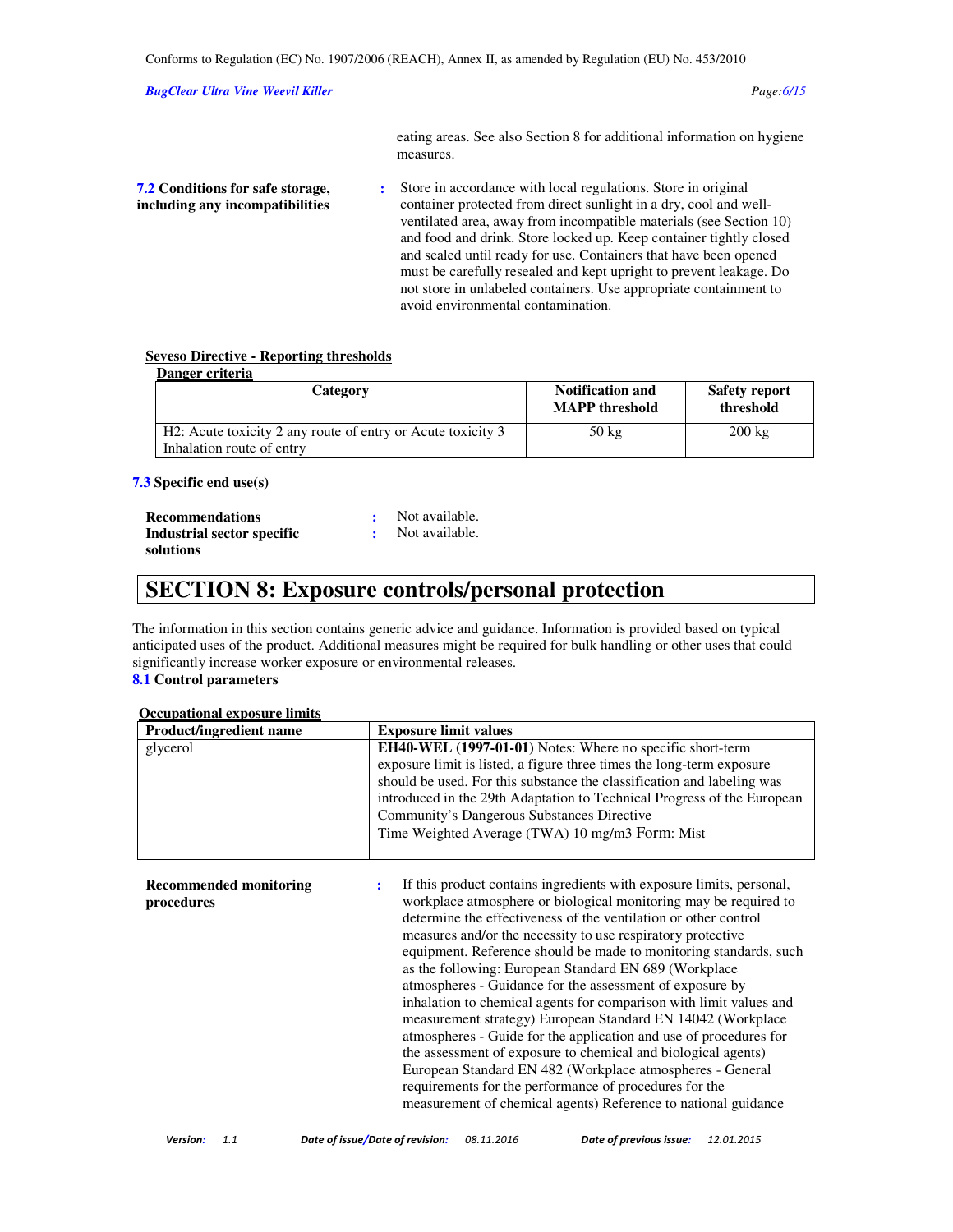# *BugClear Ultra Vine Weevil Killer Page:7/15*

|                                                       |        | documents for methods for the determination of hazardous<br>substances will also be required.                                                                                                                                                                                                                                                                                                                                                                                                                                                                                                                              |
|-------------------------------------------------------|--------|----------------------------------------------------------------------------------------------------------------------------------------------------------------------------------------------------------------------------------------------------------------------------------------------------------------------------------------------------------------------------------------------------------------------------------------------------------------------------------------------------------------------------------------------------------------------------------------------------------------------------|
| <b>DNEL/DMEL Summary</b>                              | ÷      | Not available.                                                                                                                                                                                                                                                                                                                                                                                                                                                                                                                                                                                                             |
| <b>PNEC Summary</b>                                   | ÷      | Not available.                                                                                                                                                                                                                                                                                                                                                                                                                                                                                                                                                                                                             |
| 8.2 Exposure controls                                 |        |                                                                                                                                                                                                                                                                                                                                                                                                                                                                                                                                                                                                                            |
| Appropriate engineering controls                      | ÷      | Use only with adequate ventilation. Use process enclosures, local<br>exhaust ventilation or other engineering controls to keep worker<br>exposure to airborne contaminants below any recommended or<br>statutory limits.                                                                                                                                                                                                                                                                                                                                                                                                   |
| <b>Individual protection measures</b>                 |        |                                                                                                                                                                                                                                                                                                                                                                                                                                                                                                                                                                                                                            |
| <b>Hygiene</b> measures<br><b>Eye/face protection</b> | ÷<br>÷ | Wash hands, forearms and face thoroughly after handling chemical<br>products, before eating, smoking and using the lavatory and at the<br>end of the working period. Appropriate techniques should be used to<br>remove potentially contaminated clothing. Wash contaminated<br>clothing before reusing. Ensure that eyewash stations and safety<br>showers are close to the workstation location.<br>Safety eyewear complying with an approved standard should be<br>used when a risk assessment indicates this is necessary to avoid                                                                                     |
|                                                       |        | exposure to liquid splashes, mists, gases or dusts. If contact is<br>possible, the following protection should be worn, unless the<br>assessment indicates a higher degree of protection: safety glasses<br>with side-shields.                                                                                                                                                                                                                                                                                                                                                                                             |
| <b>Skin protection</b>                                |        |                                                                                                                                                                                                                                                                                                                                                                                                                                                                                                                                                                                                                            |
| <b>Hand protection</b>                                | ÷      | Chemical-resistant, impervious gloves complying with an approved<br>standard should be worn at all times when handling chemical<br>products if a risk assessment indicates this is necessary. Considering<br>the parameters specified by the glove manufacturer, check during<br>use that the gloves are still retaining their protective properties. It<br>should be noted that the time to breakthrough for any glove material<br>may be different for different glove manufacturers. In the case of<br>mixtures, consisting of several substances, the protection time of the<br>gloves cannot be accurately estimated. |
| <b>Body protection</b>                                | ÷      | Personal protective equipment for the body should be selected based<br>on the task being performed and the risks involved and should be                                                                                                                                                                                                                                                                                                                                                                                                                                                                                    |
| Other skin protection                                 | ۰.     | approved by a specialist before handling this product.<br>Appropriate footwear and any additional skin protection measures<br>should be selected based on the task being performed and the risks<br>involved and should be approved by a specialist before handling this<br>product.                                                                                                                                                                                                                                                                                                                                       |
| <b>Respiratory protection</b>                         | ÷      | Use a properly fitted, air-purifying or air-fed respirator complying<br>with an approved standard if a risk assessment indicates this is<br>necessary. Respirator selection must be based on known or<br>anticipated exposure levels, the hazards of the product and the safe<br>working limits of the selected respirator.                                                                                                                                                                                                                                                                                                |
| <b>Environmental exposure controls</b>                | ÷      | Emissions from ventilation or work process equipment should be<br>checked to ensure they comply with the requirements of<br>environmental protection legislation. In some cases, fume scrubbers,<br>filters or engineering modifications to the process equipment will be<br>necessary to reduce emissions to acceptable levels.                                                                                                                                                                                                                                                                                           |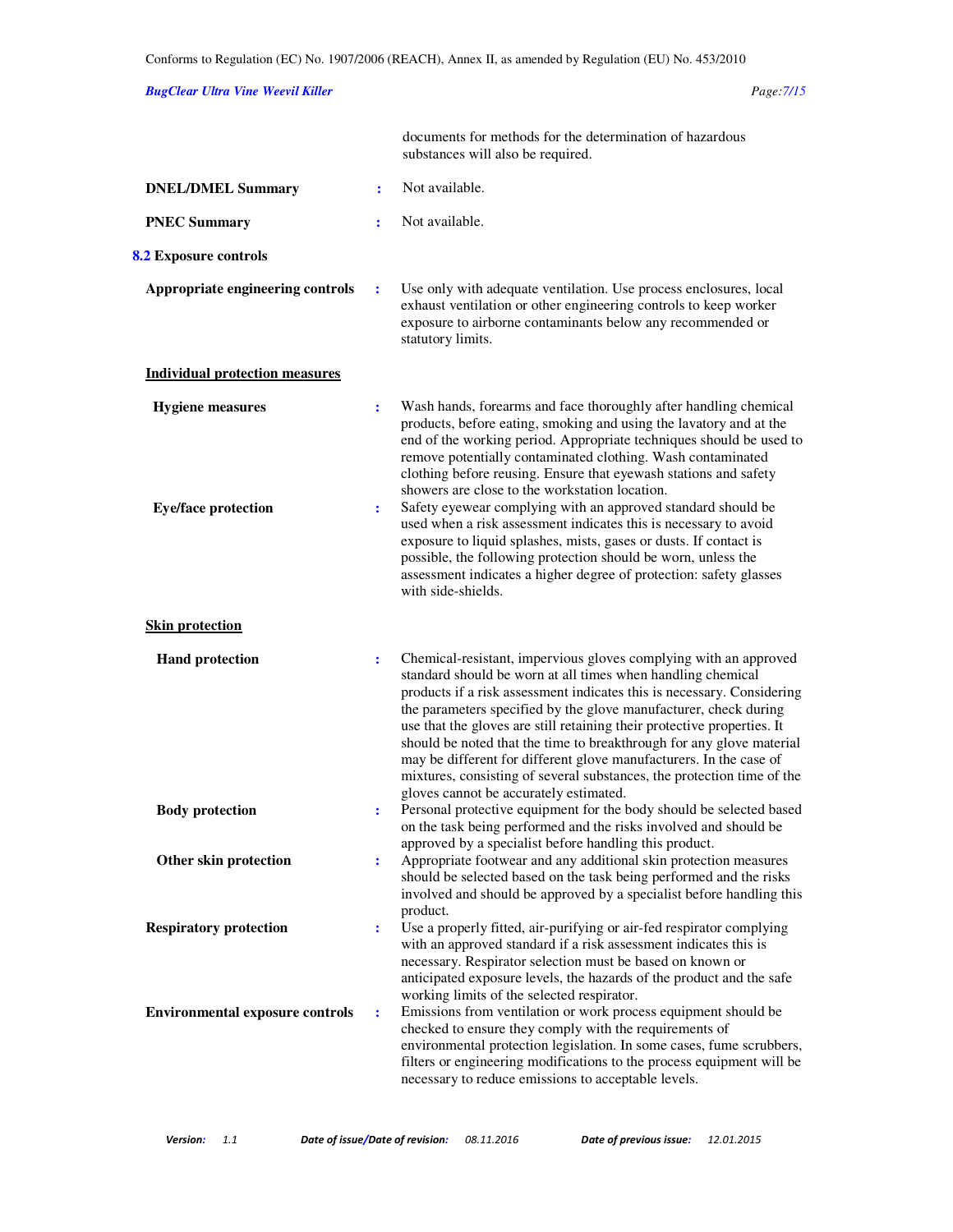### *BugClear Ultra Vine Weevil Killer Page:8/15*

# **SECTION 9: Physical and chemical properties**

#### **9.1 Information on basic physical and chemical properties**

#### **Appearance**

| <b>Physical state</b><br>Color    | liquid [liquid]<br>Clear Colorless. |
|-----------------------------------|-------------------------------------|
| Odor                              | Faint odor.                         |
| рH                                | Not available.                      |
| Initial boiling point and boiling | Not Applicable                      |
| range                             |                                     |
| <b>Flash point</b>                | > 80 °C                             |
| Flammability (solid, gas)         | Not available.                      |
| <b>Relative density</b>           | Not available.                      |
| Solubility(ies)                   | Not available.                      |

#### **9.2 Other information**

No additional information.

# **SECTION 10: Stability and reactivity**

| <b>10.1 Reactivity</b>                     |                | No specific test data related to reactivity available for this product or<br>its ingredients.           |
|--------------------------------------------|----------------|---------------------------------------------------------------------------------------------------------|
| <b>10.2</b> Chemical stability             | ٠              | The product is stable.                                                                                  |
| 10.3 Possibility of hazardous<br>reactions | ÷              | Under normal conditions of storage and use, hazardous reactions<br>will not occur.                      |
| <b>10.4 Conditions to avoid</b>            |                | No specific data.                                                                                       |
| 10.5 Incompatible materials                | ٠              | No specific data.                                                                                       |
| 10.6 Hazardous decomposition<br>products   | $\ddot{\cdot}$ | Under normal conditions of storage and use, hazardous<br>decomposition products should not be produced. |

# **SECTION 11: Toxicological information**

### **11.1 Information on toxicological effects**

# **Acute toxicity**

| <b>Product/ingredient name</b>    | Result          | <b>Species</b> | <b>Dose</b>             | <b>Exposure</b>          |
|-----------------------------------|-----------------|----------------|-------------------------|--------------------------|
| BugClear Ultra Vine Weevil Killer |                 |                |                         |                          |
|                                   | LD50 Oral       | Rat            | $> 2,000 \text{ mg/kg}$ | $\overline{\phantom{a}}$ |
|                                   |                 |                | Single dose             |                          |
|                                   | LC50 Inhalation | Rat            | $> 4.94$ mg/l 403       | 4 h                      |
|                                   |                 |                | Acute Inhalation        |                          |
|                                   |                 |                | Toxicity                |                          |
|                                   | LD50 Dermal     | Rat            | $> 2,000 \text{ mg/kg}$ | $\overline{\phantom{a}}$ |
|                                   |                 |                | Single dose             |                          |

**Conclusion/Summary :** Not available.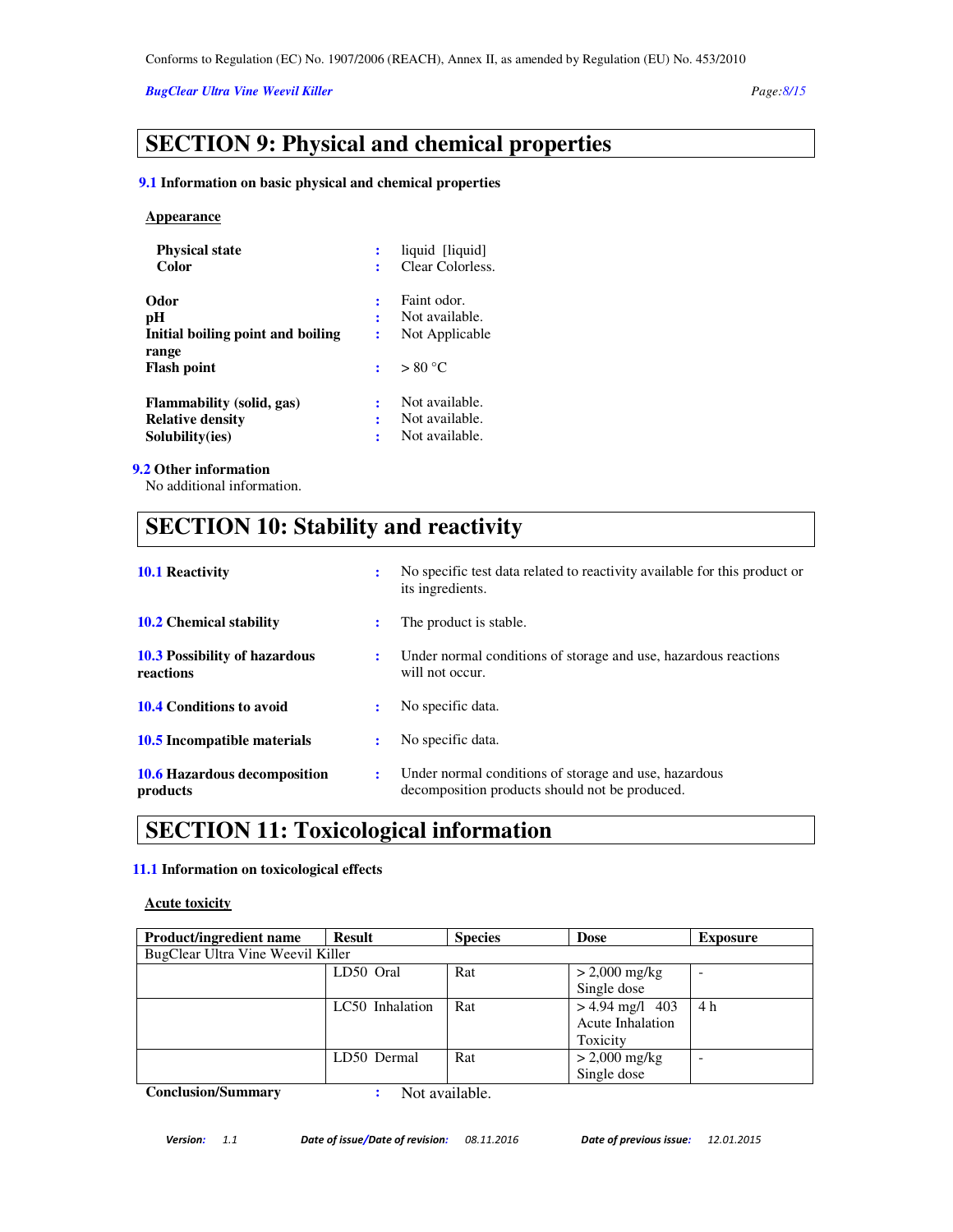### *BugClear Ultra Vine Weevil Killer Page:9/15*

# **Acute toxicity estimates**

Not available.

# **Irritation/Corrosion**

| <b>Conclusion/Summary</b>                                                    |                |                                                     |
|------------------------------------------------------------------------------|----------------|-----------------------------------------------------|
| <b>Skin</b><br><b>Eyes</b>                                                   | ÷              | Non-irritating<br>Non-irritating                    |
| <b>Respiratory</b>                                                           | ÷              | Not available                                       |
| <b>Sensitization</b>                                                         |                |                                                     |
| <b>Conclusion/Summary</b>                                                    |                |                                                     |
| <b>Skin</b>                                                                  | ÷              | Not sensitizing                                     |
| <b>Respiratory</b>                                                           | ÷              | Not available.                                      |
| <b>Mutagenicity</b>                                                          |                |                                                     |
| <b>Conclusion/Summary</b>                                                    | ÷              | Not available.                                      |
| Carcinogenicity                                                              |                |                                                     |
| <b>Conclusion/Summary</b>                                                    | ÷              | Not available.                                      |
| <b>Reproductive toxicity</b>                                                 |                |                                                     |
| <b>Conclusion/Summary</b>                                                    | ÷              | Not available.                                      |
| <b>Teratogenicity</b>                                                        |                |                                                     |
| <b>Conclusion/Summary</b>                                                    | $\mathbf{r}$   | Not available.                                      |
|                                                                              |                |                                                     |
| <b>Specific target organ toxicity (single exposure)</b><br>Not available.    |                |                                                     |
| Specific target organ toxicity (repeated exposure)                           |                |                                                     |
| Not available.                                                               |                |                                                     |
| <b>Aspiration hazard</b><br>Not available.                                   |                |                                                     |
| Information on the likely routes : Not available.<br>of exposure             |                |                                                     |
| <b>Potential acute health effects</b>                                        |                |                                                     |
| <b>Eye contact</b>                                                           |                | : No known significant effects or critical hazards. |
| <b>Inhalation</b>                                                            | $\ddot{\cdot}$ | No known significant effects or critical hazards.   |
| <b>Skin contact</b>                                                          | :              | No known significant effects or critical hazards.   |
| <b>Ingestion</b>                                                             | $\ddot{\cdot}$ | No known significant effects or critical hazards.   |
| Symptoms related to the physical, chemical and toxicological characteristics |                |                                                     |
| <b>Eye contact</b>                                                           | $\ddot{\cdot}$ | No specific data.                                   |
| <b>Inhalation</b>                                                            | $\ddot{\cdot}$ | No specific data.                                   |
| <b>Skin contact</b><br><b>Ingestion</b>                                      | ÷<br>÷         | No specific data.<br>No specific data.              |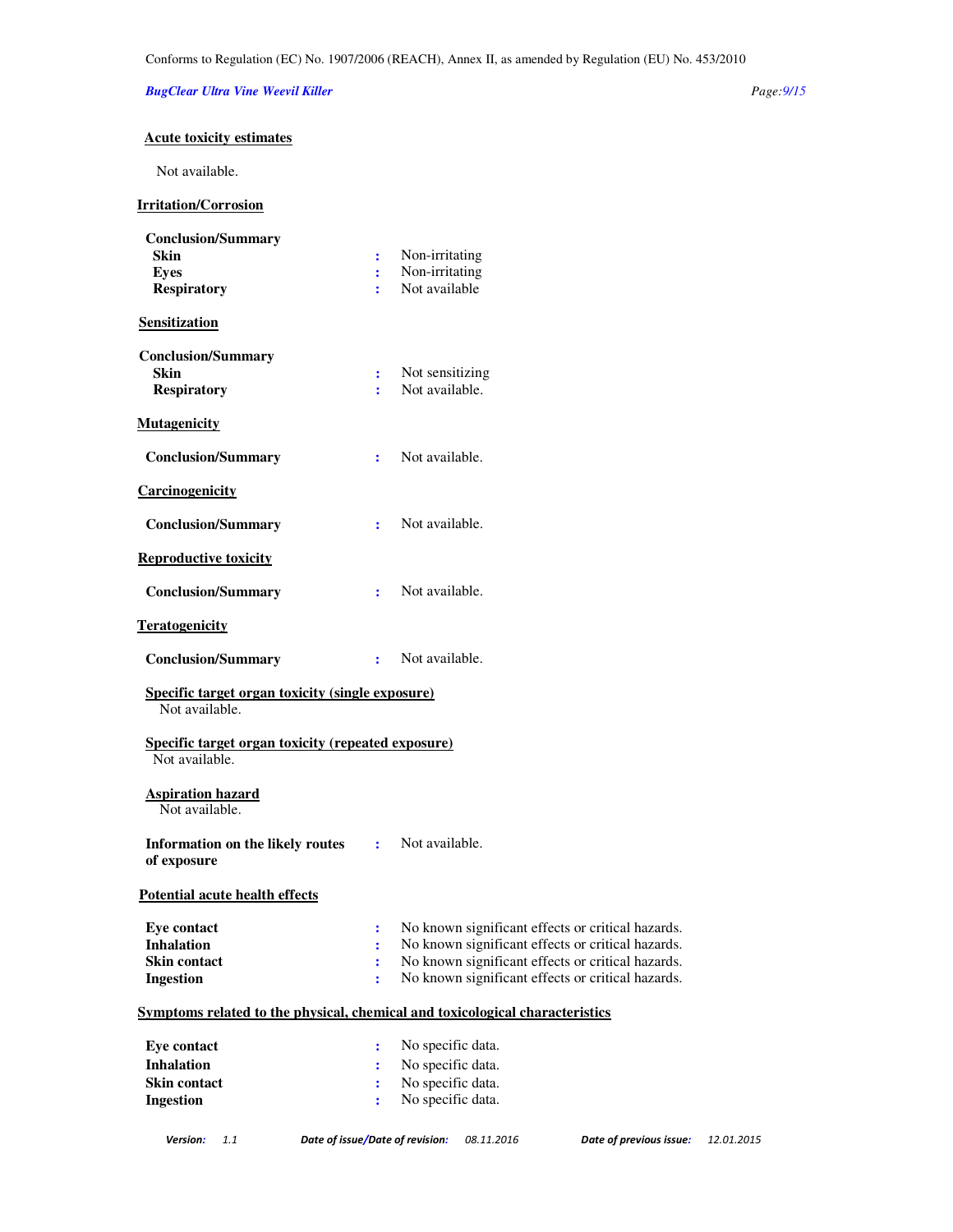### *BugClear Ultra Vine Weevil Killer Page:10/15*

# **Delayed and immediate effects and also chronic effects from short and long term exposure**

| <b>Short term exposure</b>                                      |        |                                                   |
|-----------------------------------------------------------------|--------|---------------------------------------------------|
| Potential immediate effects<br><b>Potential delayed effects</b> | ÷<br>÷ | Not available.<br>Not available.                  |
| Long term exposure                                              |        |                                                   |
| <b>Potential immediate effects</b>                              |        | Not available.                                    |
| <b>Potential delayed effects</b>                                |        | Not available.                                    |
| Potential chronic health effects                                |        |                                                   |
| <b>Conclusion/Summary</b>                                       | ÷      | Not available.                                    |
| General                                                         | ÷      | No known significant effects or critical hazards. |
| Carcinogenicity                                                 | ÷      | No known significant effects or critical hazards. |
| <b>Mutagenicity</b>                                             |        | No known significant effects or critical hazards. |
| <b>Teratogenicity</b>                                           | ÷      | No known significant effects or critical hazards. |
| <b>Developmental effects</b>                                    | :      | No known significant effects or critical hazards. |
| <b>Fertility effects</b>                                        | ÷      | No known significant effects or critical hazards. |

# **SECTION 12: Ecological information**

## **12.1 Toxicity**

| <b>Product/ingredient name</b>    | <b>Result</b>                 | <b>Species</b>          | <b>Exposure</b> |
|-----------------------------------|-------------------------------|-------------------------|-----------------|
| Acetamiprid (ISO)                 |                               |                         |                 |
|                                   | Acute $LC50 > 100$ mg/l       | Fish - Rainbow          | 96 h            |
|                                   |                               | trout, donalds on trout |                 |
|                                   | Acute $EC50 > 49.8$ mg/l      | Aquatic invertebrates.  | 48 h            |
|                                   |                               | Water flea              |                 |
|                                   | Chronic NOEC 5.0 mg/l         | Aquatic invertebrates.  | 21d             |
|                                   |                               | Water flea              |                 |
| BugClear Ultra Vine Weevil Killer |                               |                         |                 |
|                                   | Acute $LC50 > 100$ mg/l       | Fish - Rainbow          | 96 h            |
|                                   | 203 Fish, Acute               | trout, donalds on trout |                 |
|                                   | <b>Toxicity Test</b>          |                         |                 |
|                                   | Acute $EC50 > 100$ mg/l       | Aquatic invertebrates.  | 48 h            |
|                                   | Fresh water 202               | Water flea              |                 |
|                                   | Daphnia sp. Acute             |                         |                 |
|                                   | Immobilization Test and       |                         |                 |
|                                   | <b>Reproduction Test</b>      |                         |                 |
|                                   | Acute EC50 $1.2 \text{ mg/l}$ | Aquatic invertebrates.  | 48h             |
|                                   | Fresh water                   | Chironomus riparius     |                 |
|                                   | Acute $EC50 > 100$ mg/l       | Aquatic plants -        | 72 h            |
|                                   | 201 Alga, Growth              | Microalgae              |                 |
|                                   | <b>Inhibition Test</b>        |                         |                 |

**Conclusion/Summary :** Not available.

# **12.2 Persistence and degradability**

**Conclusion/Summary :** Not available.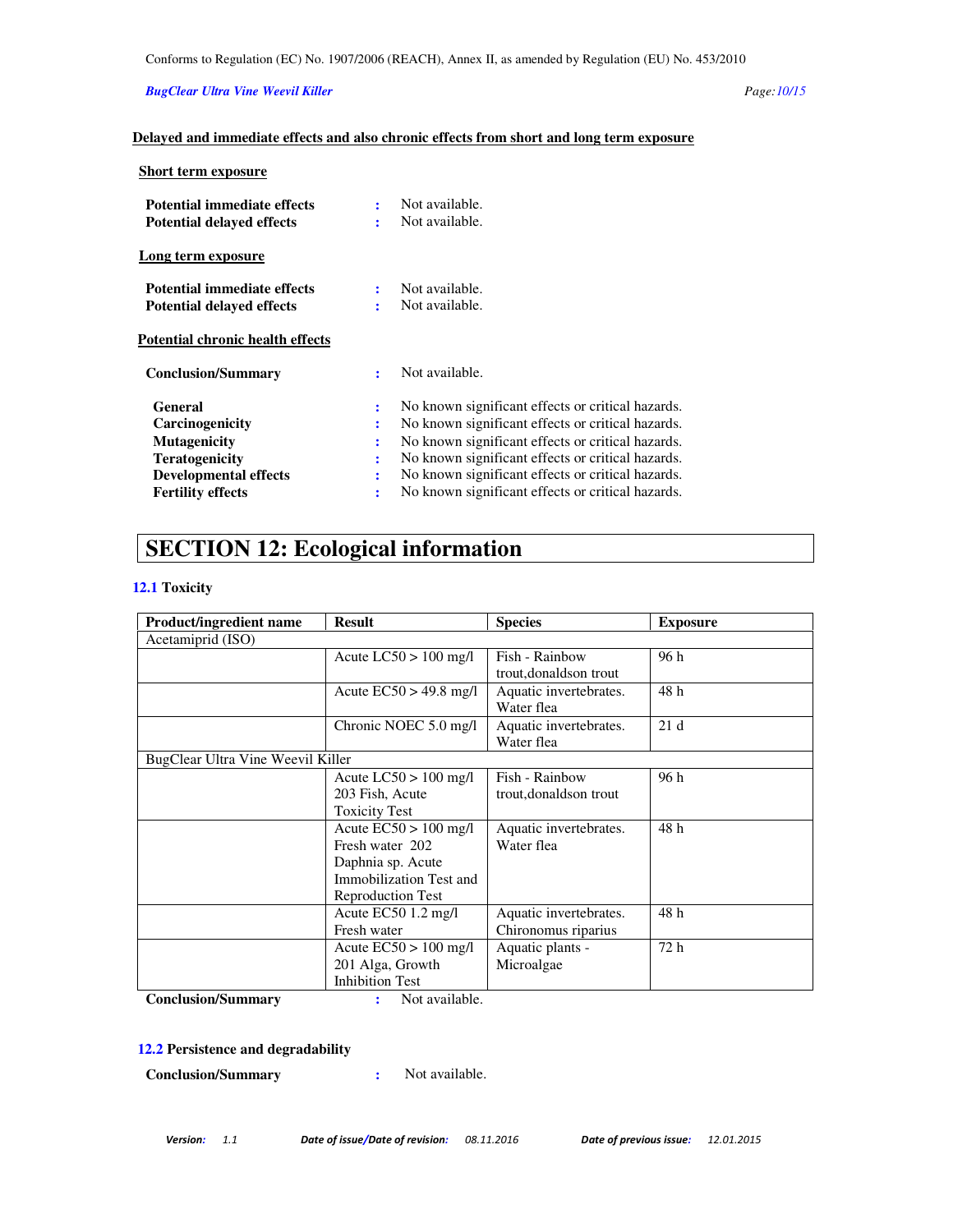*BugClear Ultra Vine Weevil Killer Page:11/15* 

| <b>12.3 Bioaccumulative potential</b> Not available. |  |
|------------------------------------------------------|--|
|------------------------------------------------------|--|

| 12.4 Mobility in soil                     |   |                                                             |
|-------------------------------------------|---|-------------------------------------------------------------|
| Soil/water partition coefficient<br>(KOC) | ÷ | Not available.                                              |
| <b>Mobility</b>                           | ÷ | Not available.                                              |
| 12.5 Results of PBT and vPvB assessment   |   |                                                             |
| <b>PBT</b>                                | ÷ | P: Not available.<br>B: Not available.<br>T: Not available. |
| vPvB                                      | ÷ | vP: Not available.<br>vB: Not available.                    |
| 12.6 Other adverse effects                | ÷ | No known significant effects or critical hazards.           |

# **SECTION 13: Disposal considerations**

The information in this section contains generic advice and guidance. The list of Identified Uses in Section 1 should be consulted for any available use-specific information provided in the Exposure Scenario(s).

### **13.1 Waste treatment methods**

**Product** 

| <b>Methods of disposal</b> | ÷ | Disposal of this product, solutions and any by-products should at all<br>times comply with the requirements of environmental protection and<br>waste disposal legislation and any regional local authority<br>requirements. Dispose of surplus and non-recyclable products via a<br>licensed waste disposal contractor. Do not contaminate water with<br>the product or its container. |
|----------------------------|---|----------------------------------------------------------------------------------------------------------------------------------------------------------------------------------------------------------------------------------------------------------------------------------------------------------------------------------------------------------------------------------------|
| <b>Hazardous</b> waste     | ÷ | Within the present knowledge of the supplier, this product is not<br>regarded as hazardous waste, as defined by EU Directive<br>91/689/EEC.                                                                                                                                                                                                                                            |
| .                          |   |                                                                                                                                                                                                                                                                                                                                                                                        |

### **European waste catalogue (EWC)**

| Waste code | <b>Waste designation</b> |
|------------|--------------------------|
|            | Not available.           |

| Packaging                  |   |                                                                                                                                                                                                                                                                                                                                                 |
|----------------------------|---|-------------------------------------------------------------------------------------------------------------------------------------------------------------------------------------------------------------------------------------------------------------------------------------------------------------------------------------------------|
| <b>Methods of disposal</b> | ٠ | Waste packaging should be recycled. Incineration or landfill should<br>only be considered when recycling is not feasible.                                                                                                                                                                                                                       |
| <b>Special precautions</b> | ٠ | This material and its container must be disposed of in a safe way.<br>Care should be taken when handling emptied containers that have<br>not been cleaned or rinsed out. Empty containers or liners may retain<br>some product residues. Avoid dispersal of spilled material and<br>runoff and contact with soil, waterways, drains and sewers. |

# **SECTION 14: Transport information**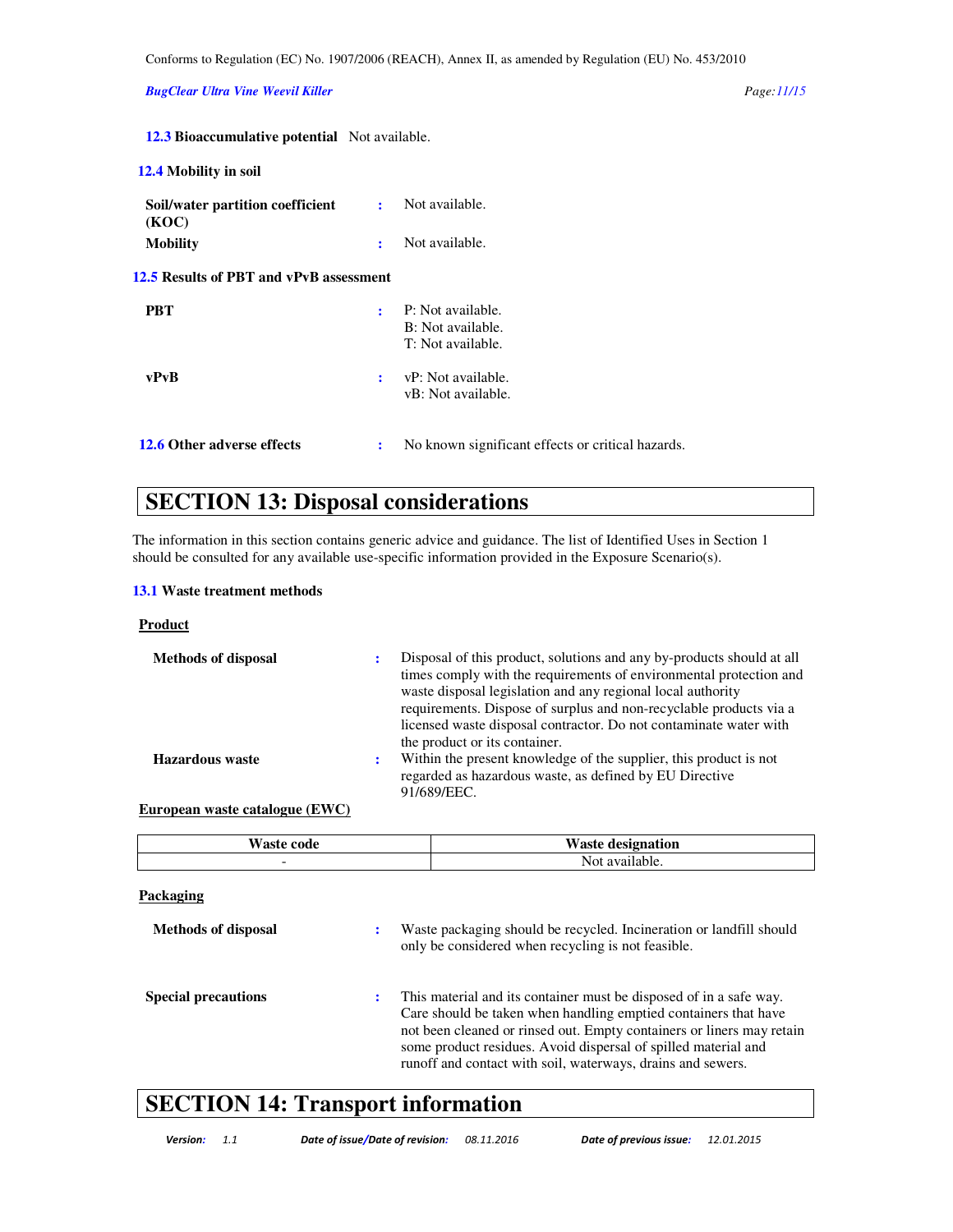#### *BugClear Ultra Vine Weevil Killer Page:12/15*

|                       | <b>ADR/RID</b>      | <b>ADN</b>          | <b>IMDG</b>         | <b>IATA</b>          |
|-----------------------|---------------------|---------------------|---------------------|----------------------|
|                       |                     |                     |                     |                      |
| 14.1 UN number        | 3082                | 3082                | 3082                | 3082                 |
|                       |                     |                     |                     |                      |
| 14.2 UN proper        | <b>ENVIRONMENT</b>  | <b>ENVIRONMENT</b>  | <b>ENVIRONMENTA</b> | <b>ENVIRONMENTA</b>  |
| shipping name         | <b>ALLY</b>         | <b>ALLY</b>         | <b>LLY</b>          | <b>LLY HAZARDOUS</b> |
|                       | <b>HAZARDOUS</b>    | <b>HAZARDOUS</b>    | <b>HAZARDOUS</b>    | SUBSTANCE,           |
|                       | SUBSTANCE,          | SUBSTANCE.          | SUBSTANCE,          | LIQUID, N.O.S.       |
|                       | LIQUID, N.O.S.      | LIQUID, N.O.S.      | LIQUID, N.O.S.      |                      |
| <b>14.3 Transport</b> |                     |                     |                     |                      |
| hazard class(es)      | Class $9:$          | Class $9:$          | Class $9:$          | Class 9:             |
|                       | Miscellaneous       | Miscellaneous       | Miscellaneous       | Miscellaneous        |
|                       | hazardous material. | hazardous material. | hazardous material. | hazardous material.  |
| 14.4 Packing          | Ш                   | Ш                   | Ш                   | Ш                    |
| group                 |                     |                     |                     |                      |
| 14.5.                 | Yes.                | Yes.                | Yes.                | Yes.                 |
| <b>Environmental</b>  |                     |                     |                     |                      |
| hazards               |                     |                     |                     |                      |
| <b>Additional</b>     | Tunnel code: -      | The product is only | Marine pollutant:   |                      |
| information           |                     | regulated as a      | Yes.                |                      |
|                       |                     | dangerous good      |                     |                      |
|                       |                     | when transported    |                     |                      |
|                       |                     | in tank vessels.    |                     |                      |
|                       |                     |                     |                     |                      |

**14.6 Special precautions for user :** Transport within user's premises: always transport in closed containers that are upright and secure. Ensure that persons transporting the product know what to do in the event of an accident or spillage.

**14.7 Transport in bulk according to Annex II of MARPOL 73/78 and the IBC Code** 

Not available.

# **SECTION 15: Regulatory information**

**15.1 Safety, health and environmental regulations/legislation specific for the substance or mixture** 

 **EU Regulation (EC) No. 1907/2006 (REACH)**

 **Annex XIV - List of substances subject to authorization Annex XIV:** None of the components are listed.

 **Substances of very high concern:** None of the components are listed.

#### **Other EU regulations**

| <b>Europe inventory</b><br>Integrated pollution prevention<br>and control list (IPPC) - Air | At least one component is not listed.<br>Not listed |
|---------------------------------------------------------------------------------------------|-----------------------------------------------------|
| <b>Integrated pollution prevention</b><br>and control list (IPPC) - Water                   | Not listed                                          |
| <b>Aerosol dispensers</b>                                                                   | Not applicable.                                     |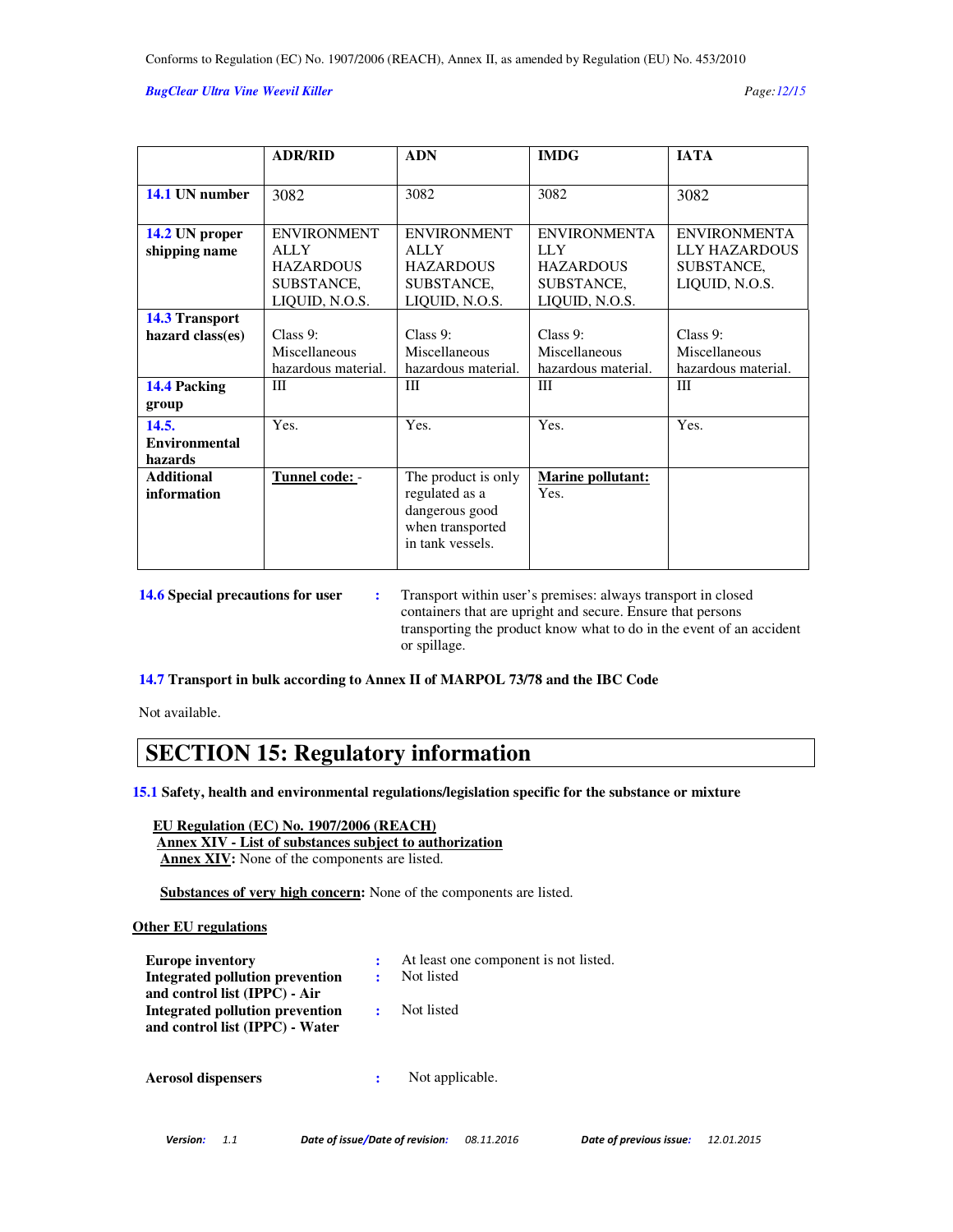#### *BugClear Ultra Vine Weevil Killer Page:13/15*

#### **Seveso Directive**

This product is controlled under the Seveso Directive.

#### **Danger criteria**

# **Category**

H2: Acute toxicity 2 any route of entry or Acute toxicity 3 Inhalation route of entry

#### **National regulations**

## **International regulations**

**Montreal Protocol (Annexes A, B, C, E)** None of the components are listed. **Stockholm Convention on Persistent Organic Pollutants**

**Annex A - Elimination - Production**

None of the components are listed.

**Annex A - Elimination - Use** None of the components are listed.

**Annex B - Restriction - Production** None of the components are listed.

**Annex B - Restriction - Use** None of the components are listed.

**Annex C - Unintentional - Production** None of the components are listed.

#### **Rotterdam Convention on Prior Inform Consent (PIC)**

#### **UNECE Aarhus Protocol on POPs and Heavy Metals**

**Heavy metals - Annex 1** None of the components are listed.

**POPs - Annex 1 - Production** None of the components are listed.

**POPs - Annex 1 - Use** None of the components are listed.

**POPs - Annex 2** None of the components are listed.

**POPs - Annex 3** None of the components are listed.

**International lists**

**National inventory**

**:** Not determined.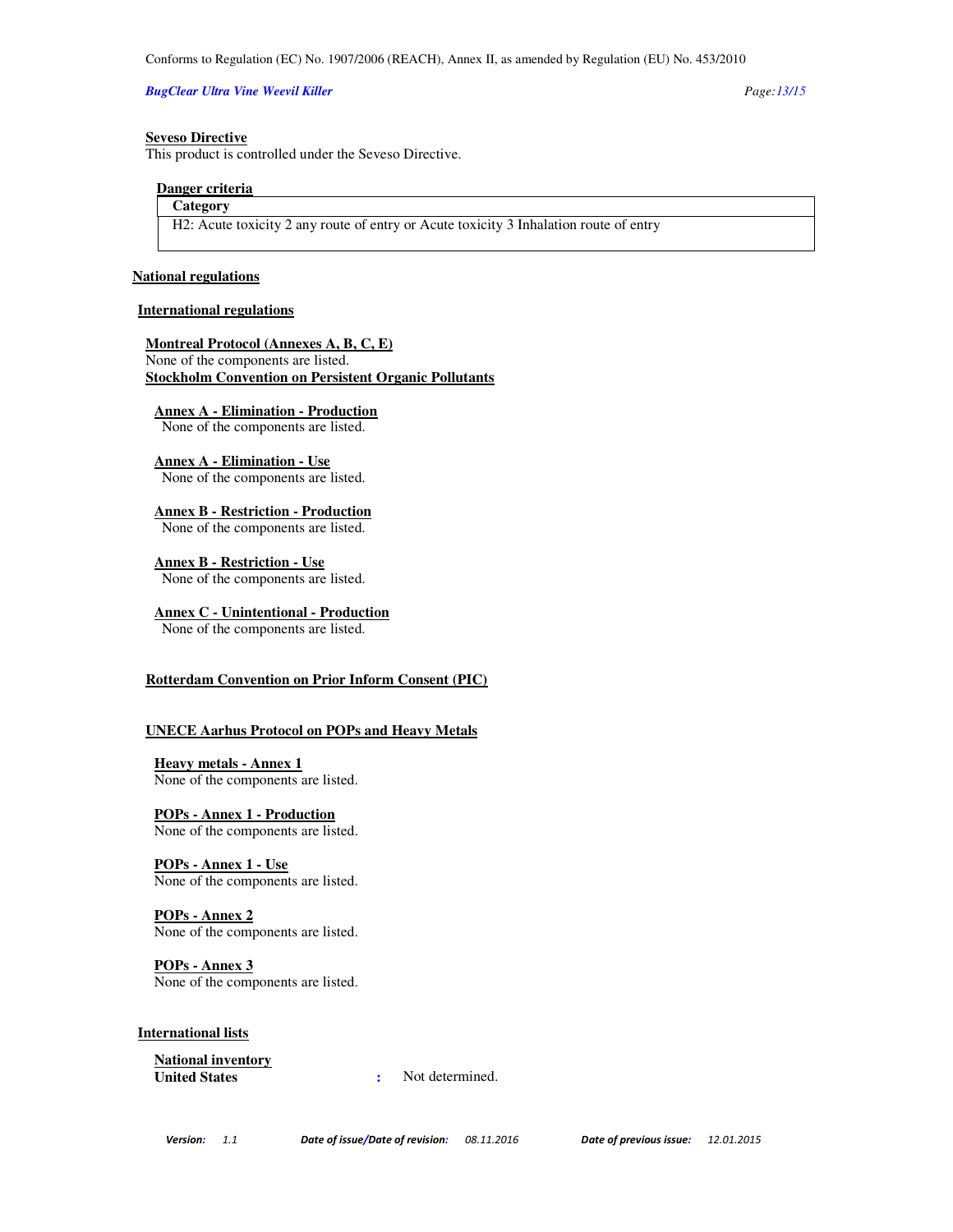*BugClear Ultra Vine Weevil Killer Page:14/15* 

**15.2 Chemical Safety Assessment** : This product contains substances for which Chemical Safety Assessments are still required.

# **SECTION 16: Other information**

| Abbreviations and acronyms | $ADN = European Provisions concerning the International Carriage$ |
|----------------------------|-------------------------------------------------------------------|
|                            | of Dangerous Goods by Inland Waterway                             |
|                            | $ADR = The European Agreement concerning the International$       |
|                            | Carriage of Dangerous Goods by Road                               |
|                            | $ATE = Acute Toxicity Estimate$                                   |
|                            | $CLP = Classification$ , Labelling and Packaging Regulation       |
|                            | [Regulation (EC) No. 1272/2008]                                   |
|                            | DMEL = Derived Minimal Effect Level                               |
|                            | $DNEL = Derived No Effect Level$                                  |
|                            | EUH statement = CLP-specific Hazard statement                     |
|                            | <b>IATA</b> = International Air Transport Association             |
|                            | <b>IMDG</b> = International Maritime Dangerous Goods              |
|                            | $PBT =$ Persistent, Bioaccumulative and Toxic                     |
|                            | $PNEC = Predicted No Effect Concentration$                        |
|                            | $RRN = REACH$ Registration Number                                 |
|                            | $vPvB = V$ ery Persistent and Very Bioaccumulative                |

#### **Procedure used to derive the classification according to Regulation (EC) No. 1272/2008 [CLP/GHS]**

| <b>Classification</b>               |   |                             |                                | <b>Justification</b>              |
|-------------------------------------|---|-----------------------------|--------------------------------|-----------------------------------|
| AquaticAcute 3, H411                |   |                             | Calculation method             |                                   |
|                                     |   |                             |                                |                                   |
| <b>Full text of abbreviated H</b>   | ÷ | H411                        |                                | Toxic to aquatic life with long   |
| <b>statements</b>                   |   |                             |                                | lasting effects.                  |
|                                     |   | H412                        |                                | Harmful to aquatic life with long |
|                                     |   |                             |                                | lasting effects.                  |
|                                     |   | H302                        |                                | Harmful if swallowed.             |
| <b>Full text of classifications</b> | ÷ |                             |                                | <b>AQUATIC TOXICITY</b>           |
| [CLP/GHS]                           |   | <b>AquaticAcute 2, H411</b> |                                | (ACUTE) - Category 2              |
|                                     |   |                             |                                |                                   |
|                                     |   |                             | <b>Aquatic Chronic 3, H412</b> | <b>AQUATIC TOXICITY</b>           |
|                                     |   |                             |                                | (CHRONIC) - Category 3            |
|                                     |   | Acute Tox. 4, H302          |                                | <b>ACUTE TOXICITY - Category</b>  |
|                                     |   |                             |                                | 4                                 |
| Date of printing                    |   | 08.11.2016                  |                                |                                   |
| Date of issue/ Date of revision     |   | 08.11.2016                  |                                |                                   |
| Date of previous issue              |   | 12.01.2015                  |                                |                                   |
| <b>Version</b>                      |   | 1.1                         |                                |                                   |

#### **Notice to reader**

**To the best of our knowledge, the information contained herein is accurate. However, neither the abovenamed supplier, nor any of its subsidiaries, assumes any liability whatsoever for the accuracy or completeness of the information contained herein. Final determination of suitability of any material is the sole responsibility of the user. All materials may present unknown hazards and should be used with caution. Although certain hazards are described herein, we cannot guarantee that these are the only hazards that exist.** 

# **Annex to the extended Safety Data Sheet (eSDS)**

Version: 1.1 Date of issue/Date of revision: 08.11.2016 Date of previous issue: 12.01.2015